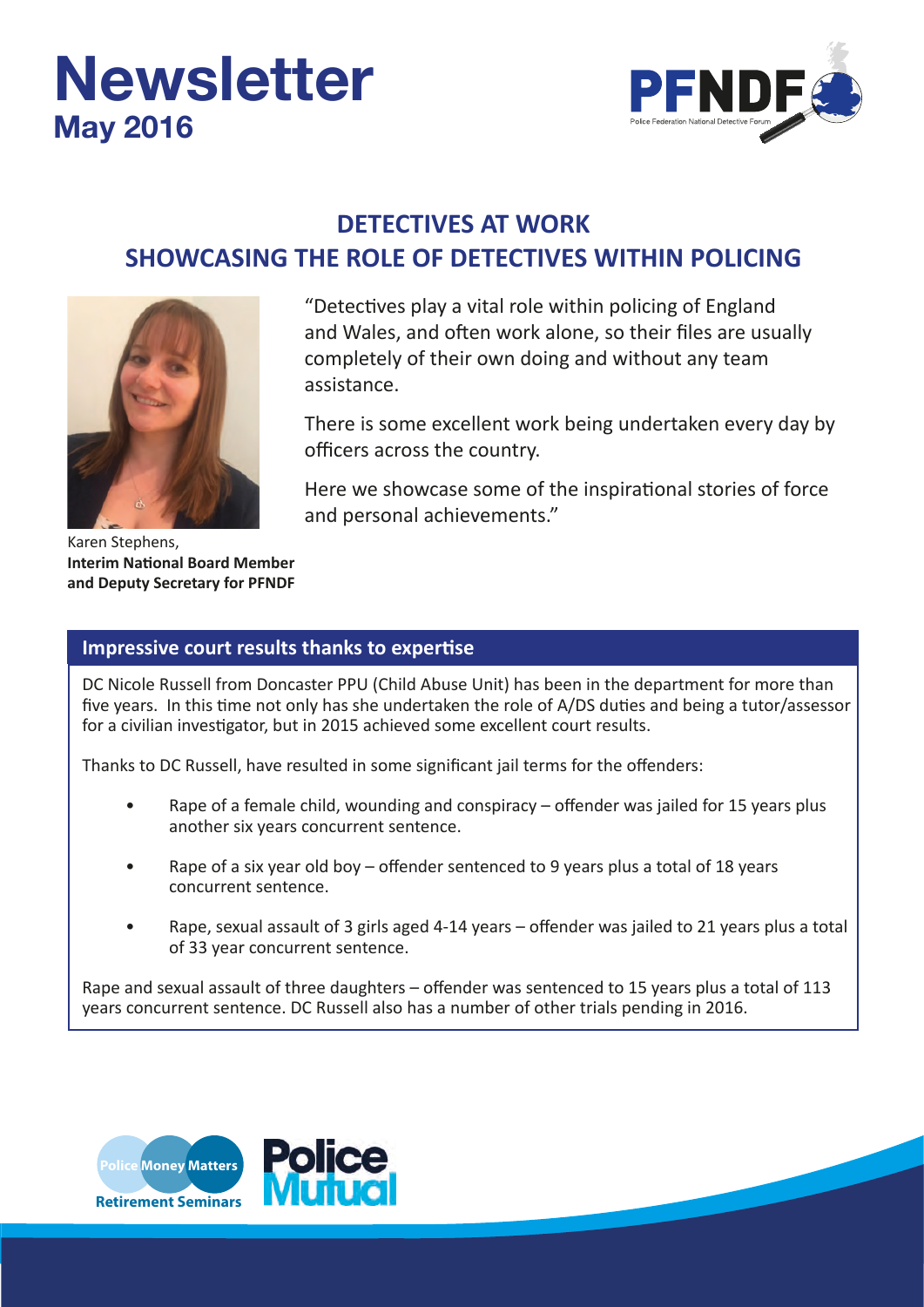

#### **Monster brought to justice thanks to DNA advances**

New advances in DNA technology allowed the Bedfordshire, Cambridgeshire and Hertfordshire Major Crime Unit to solve a 25-year-old cold case.

In 1984, Paul Drinkwater raped a 15 year old girl at knifepoint, and stole her property. Three weeks later, he raped and assaulted an 18-year-old and sexually assaulted her companion. While extensive investigations were carried out at the time, and Drinkwater himself was interviewed, Police were unable to charge anyone for the horrendous crimes.

Fast-forward to 2012, and the Major Crime Unit Cold Case Review Team believed that new advances in DNA may be able to bring a monster to justice. Comparing a DNA sample from the original crimes to DNA existing within the National DNA Database (NDNAD) from subsequent arrests, the investigation team was able to link the offences to Drinkwater.

"Forensic evidence is forensic evidence, it doesn't lie. It could only have been him," said Det Insp Pushpa Guild, who led the investigation. "There

was a sense of elation about being able to identify someone so long after the event."

Det Insp Guild said it was a tough case, as they weren't just investigating Drinkwater, but having to go back over the original investigation to check witnesses, victims and statements given at the time. There was a sense of nervousness about taking the case to trial, as they knew the new technology would be questioned. But, the risk paid off, which Det Insp. Guild said was something that meant a lot to the victims.

"They would tell you, that a crime like the one he committed, it never really leaves you. It always haunts you. So this was closure for them.

"It's not exactly 'job satisfaction' but there is an immense sense of pride to get a conviction against someone who thought he got away with it." Paul Drinkwater, by then 52, was charged, convicted and sentenced to more than 30 years for his crimes.

#### **More than a 125 years imprisonment for crime gang**

In April 2015, a major criminal operation was shutdown following a 12-month intensive investigation. It culminated with 26 defendants being convicted, who were sentenced to a total of 127 years in prison.

Operation Yonside was a covert Level II criminal investigation which involved the large scale supply of Class A and Class B controlled drugs, including heroin, cocaine and cannabis, in and around North Wales.

Det Insp Arwyn Jones, who led the investigation, said it was a big undertaking. It began following

the seizure of £70,000 of cocaine, when Gavin Thorman was identified by police as a head of an organised crime ring.

Det Insp Jones said the hardest part was dealing with the copious volume of information that was being gathered each day. By the end of the investigation, there were more than 2700 exhibits, 192 phones and devices physically recovered, examined and reviewed, and 180 witnesses involved.

Thorman, he said, was completely unaware of the operation, so much so that while in prison serving

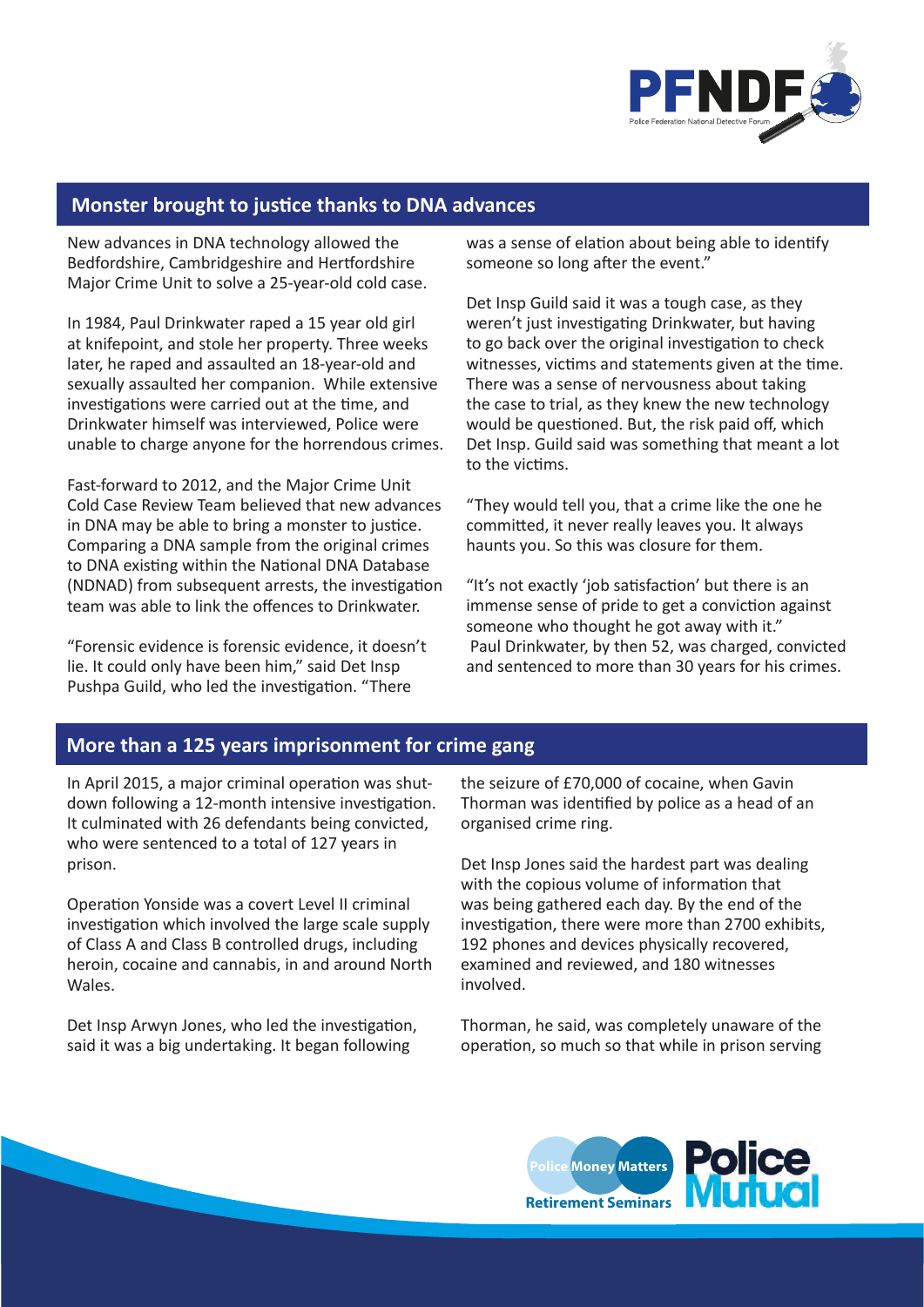

time for another offence, he continued business through phone calls. Despite knowing calls could be monitored, he told a colleague that it was OK, because he was talking Welsh, and was only in for assault so the police weren't interested in his chats.

How wrong he was, the multiple phone calls provided invaluable evidence for the Yonside team. "Taking someone like Thorman off the street, to dismantle his network, yes, there's satisfaction in seeing that – and in seeing my community feel

safer," said Det Insp Jones.

 "At the end of the day, these are the criminals you want to target. These are the criminals you want to see behind bars, that cause the greatest harm to the community.

"The drugs are one thing, but it was the reduction in violence and intimidation within the community that has made a huge difference – and that's why I joined the police."

#### **Historic abuse case sees three men jailed**

Op Latin saw three men sentenced to a total of 35 years in prison for sexual abuse crimes committed between the late 1960s and 1993.

It focused on three men who were responsible for looking after vulnerable boys at a school near Tonbridge, and who were charged with a string of offences, dating back to the 1960s.

Swaylands School was run by the London Borough of Barnet between 1968 up until its closure in 1994. It was initially for boys who had moderate learning difficulties, then from 1987 was re-designed to accommodate boys with emotional behavioural difficulties. Pupils from across London and the south east of England were placed there.

Detective Superintendent Paul Fotheringham, from the Kent and Essex Serious Crime Directorate, said: "This sentencing brings to a close a comprehensive investigation that has lasted a number of years. It shows that no matter how long the passage of time, if you are convicted of carrying out sexual offences you will feel the full weight of the law.

"As residential child care officers Baker, Hennessy and

Putman were supposed to look after the boys out of class. Instead they exploited the pupils in their care and committed horrible acts over a long period of time.

"The first victims in this case came forward in 2011. It soon became apparent there had been others affected and officers went to great lengths to ensure no stone was left unturned.

Despite the weight of this evidence, the three men refused to admit to their crimes. Instead they forced their victims to appear in court and re-count the abuse they had suffered all those years ago. There were a total of 65 ex-pupils who had made allegations, and together with the victims and the CPS put forward the strongest case to the court. All the victims were involved in the process, and were kept fully up to-date. This is justice for all of them and I'd personally like to thank all those who have helped to bring this case to a conclusion."

There was some truly outstanding detective work by staff, dogged, determined with a real focus on the victims in this harrowing case that finally saw the offenders brought to justice in March 2015.